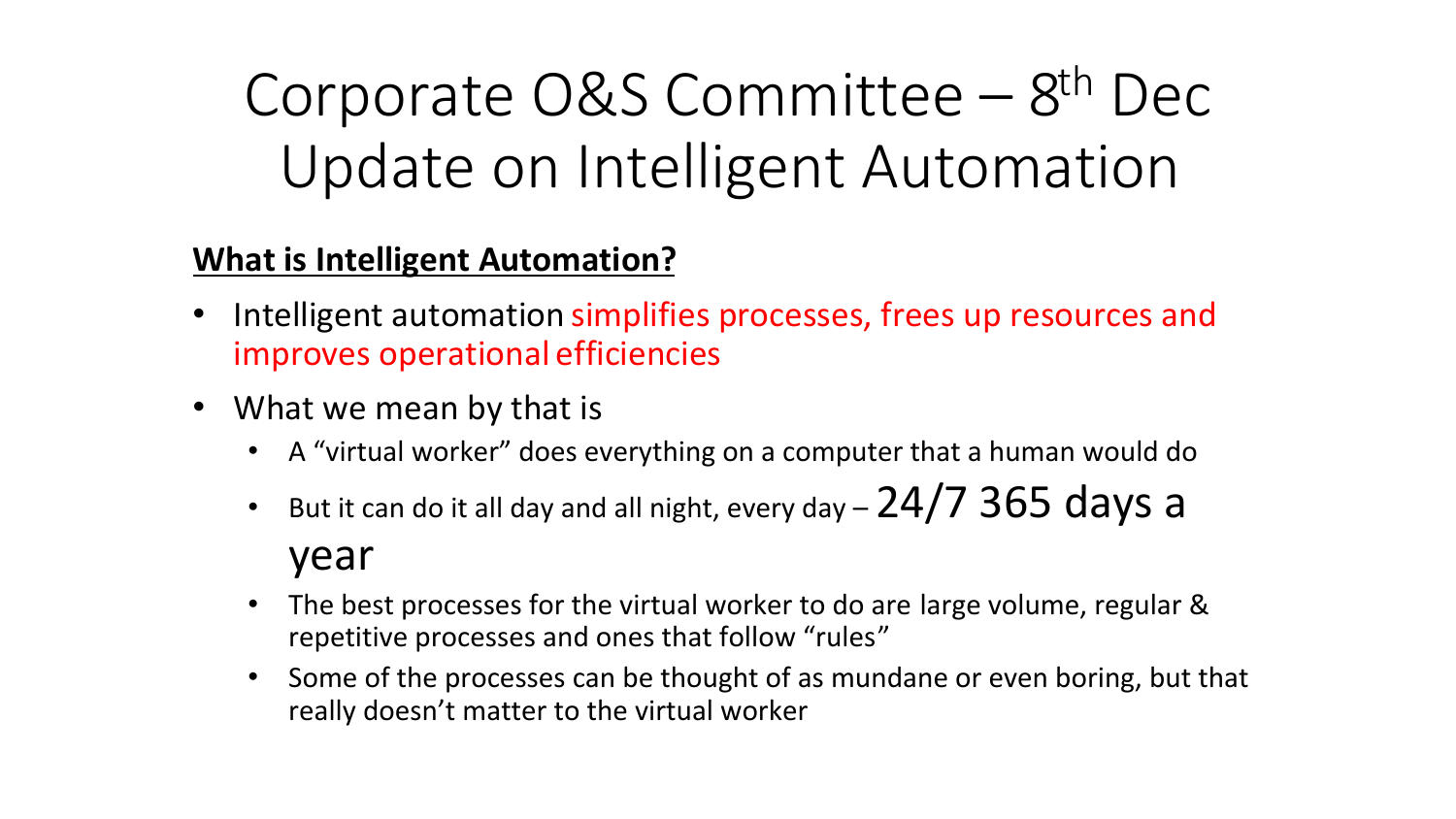# Corporate  $O&S$  Committee –  $8<sup>th</sup>$  Dec Update on Intelligent Automation

### **Background**

• 2 Year contract with Codebase8 to support the roll out of the project from November 20 to October 22

### **What's currently happening**

- Currently undertaking 2 Proof of Concept processes
	- Invoice Processing
	- Free School Meals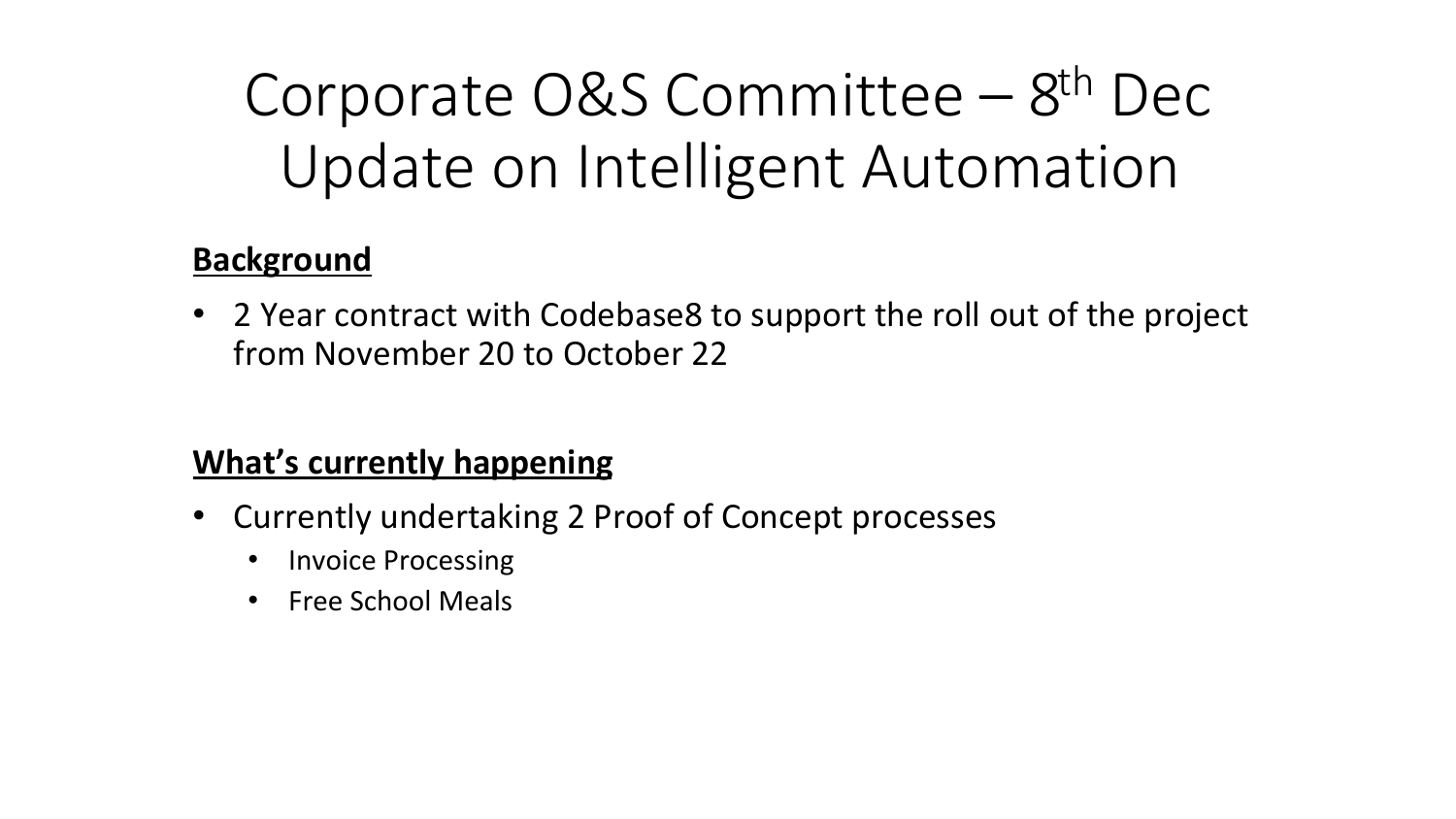# Corporate O&S Committee - 8<sup>th</sup> Dec Update on Intelligent Automation

- Invoice Processing is split into 2 sub parts :-
	- Email validation went "live" in June with a success rate of 94% and is up to 96% for the last 2 months
	- Voucher Register currently undertaking UAT, with "go live" currently scheduled for w/c 29<sup>th</sup> Nov
- Free Schools Meals Project Development Document has just been signed off and work is starting on this now
	- Noting an online application form has already been developed to help support the automation of the process
- 3 workshops with Services have been held to identify future pipeline of processes to automate – **in excess of 90 processes have been identified**, now working with Codebase8 to prioritise these.